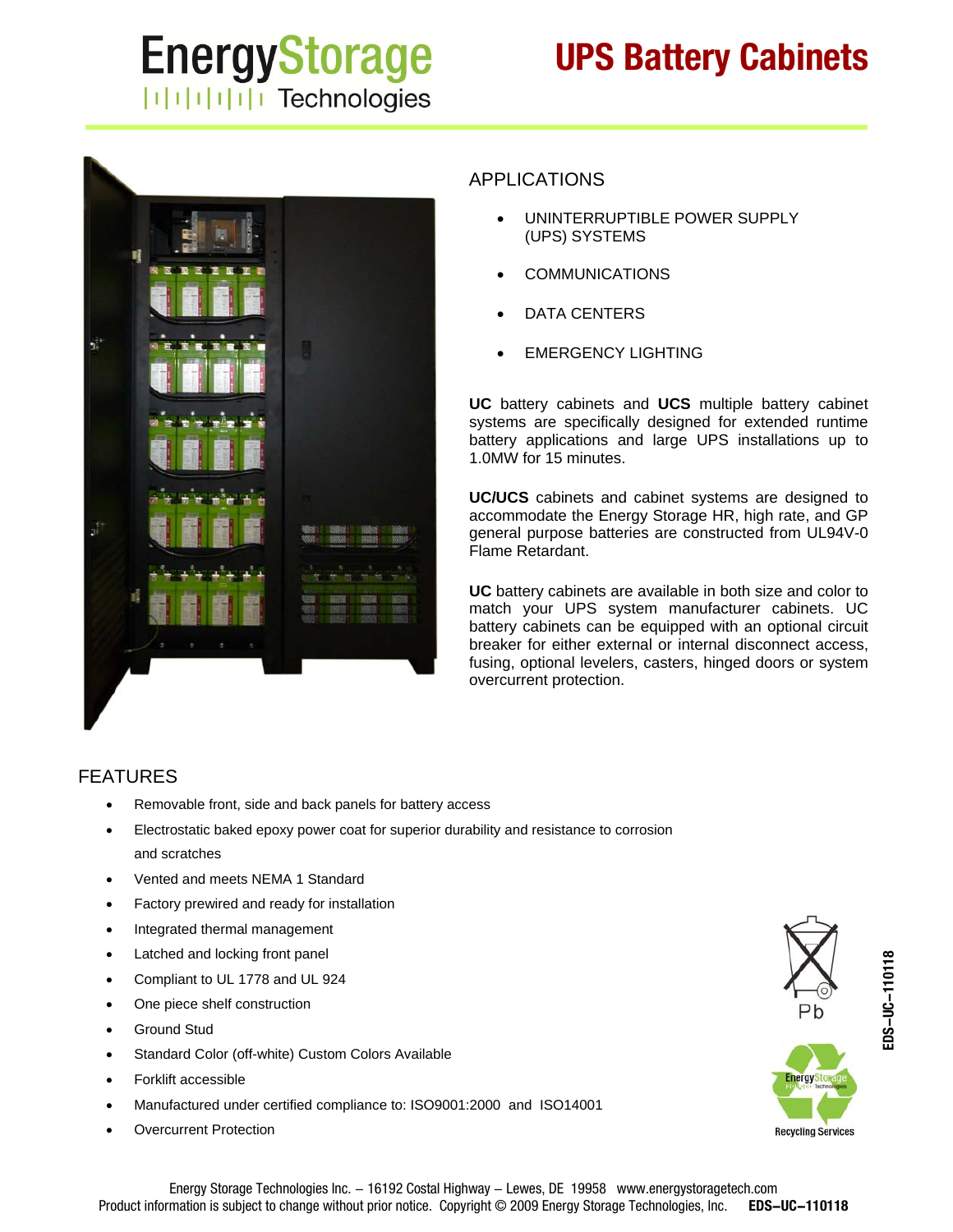## **EnergyStorage** HHHHH Technologies

SPECIFICATIONS

| <b>Part Number</b> |           | Width |      | Depth |     | Height |      | Weight |     |
|--------------------|-----------|-------|------|-------|-----|--------|------|--------|-----|
| <b>Cabinet</b>     | System    | in.   | mm   | in.   | mm  | in.    | mm   | lb.    | kg  |
| UC243344           | UCS243344 | 24    | 610  | 33    | 839 | 44     | 1118 | 500    | 228 |
| UC243366           | UCS243366 | 24    | 610  | 33    | 839 | 66     | 1677 | 500    | 228 |
| UC243377           | UCS243377 | 24    | 610  | 33    | 839 | 77     | 1956 | 500    | 228 |
| UC303377           | UCS303377 | 30    | 762  | 33    | 839 | 77     | 1956 | 510    | 232 |
| UC303980           | UCS303980 | 30    | 762  | 39    | 991 | 80     | 2032 | 520    | 237 |
| UC303982           | UCS303982 | 30    | 762  | 39    | 991 | 82     | 2083 | 650    | 296 |
| UC313977           | UCS313977 | 31    | 788  | 32    | 813 | 77     | 1956 | 408    | 186 |
| UC323366           | UCS323366 | 32    | 813  | 33    | 839 | 66     | 1677 | 500    | 228 |
| UC323472           | UCS323472 | 32    | 813  | 33.5  | 851 | 71.2   | 1809 | 500    | 228 |
| UC333375           | UCS333375 | 33    | 839  | 33    | 839 | 75     | 1905 | 500    | 228 |
| UC343980           | UCS343980 | 34    | 864  | 39    | 991 | 80     | 2032 | 500    | 228 |
| UC403277           | UCS403277 | 40    | 1016 | 31.5  | 801 | 77     | 1956 | 432    | 197 |
| UC403377           | UCS403377 | 40    | 1016 | 33    | 839 | 77     | 1956 | 500    | 228 |
| UC403375           | UCS403375 | 40    | 1016 | 33    | 839 | 75     | 1905 | 550    | 250 |
| UC403375           | UCS403375 | 40    | 1016 | 33    | 839 | 75     | 1905 | 440    | 200 |
| UC403380           | UCS403380 | 40    | 1016 | 33    | 839 | 80     | 2032 | 470    | 214 |
| UC403982           | UCS403982 | 40    | 1016 | 39    | 991 | 82     | 2083 | 704    | 320 |
| UC423274           | UCS423274 | 42    | 1067 | 32    | 813 | 74     | 1880 | 620    | 282 |
| UC423380           | UCS423380 | 42    | 1067 | 33    | 839 | 80     | 2032 | 635    | 289 |
| UC423980           | UCS423980 | 42    | 1067 | 39    | 991 | 80     | 2032 | 670    | 305 |
| UC443271           | UCS443271 | 44    | 1118 | 31.5  | 801 | 71     | 1804 | 438    | 200 |
| UC443272           | UCS443272 | 44    | 1118 | 32    | 813 | 72     | 1829 | 590    | 269 |
| UC443277           | UCS443277 | 44    | 1118 | 31.5  | 801 | 77     | 1956 | 475    | 216 |
| UC443380           | UCS443380 | 44    | 1118 | 33    | 839 | 80     | 2032 | 600    | 273 |
| UC443577           | UCS443577 | 44    | 1118 | 35    | 889 | 77     | 1956 | 596    | 271 |
| UC453375           | UCS453375 | 45    | 1143 | 33    | 839 | 75     | 1905 | 495    | 225 |
| UC453378           | UCS453378 | 46    | 1169 | 32    | 813 | 78     | 1982 | 650    | 296 |
| UC453380           | UCS453380 | 45    | 1143 | 33    | 839 | 80     | 2032 | 528    | 240 |
| UC453382           | UCS453382 | 45    | 1143 | 33    | 839 | 82     | 2083 | 542    | 247 |
| UC483366           | UCS483366 | 48    | 1220 | 33    | 839 | 66     | 1677 | 700    | 319 |
| UC503274           | UCS503274 | 50    | 1270 | 32    | 813 | 74     | 1880 | 527    | 240 |
| UC503278           | UCS503278 | 50    | 1270 | 32    | 813 | 78     | 1982 | 725    | 330 |
| UC503375           | UCS503375 | 50    | 1270 | 33    | 839 | 75     | 1905 | 660    | 300 |
| UC503377           | UCS503377 | 50    | 1270 | 33    | 839 | 77     | 1956 | 565    | 257 |
| UC503380           | UCS503380 | 50    | 1270 | 33    | 839 | 80     | 2032 | 1000   | 455 |
| UC503382           | UCS503382 | 50    | 1270 | 33    | 839 | 82     | 2083 | 1000   | 455 |
| UC553277           | UCS553277 | 55    | 1397 | 31.5  | 801 | 77     | 1956 | 1000   | 455 |
| UC553377           | UCS553377 | 55    | 1397 | 33    | 839 | 77     | 1956 | 746    | 340 |
| UC603271           | UCS603271 | 60    | 1524 | 31.5  | 801 | 71     | 1804 | 1100   | 500 |